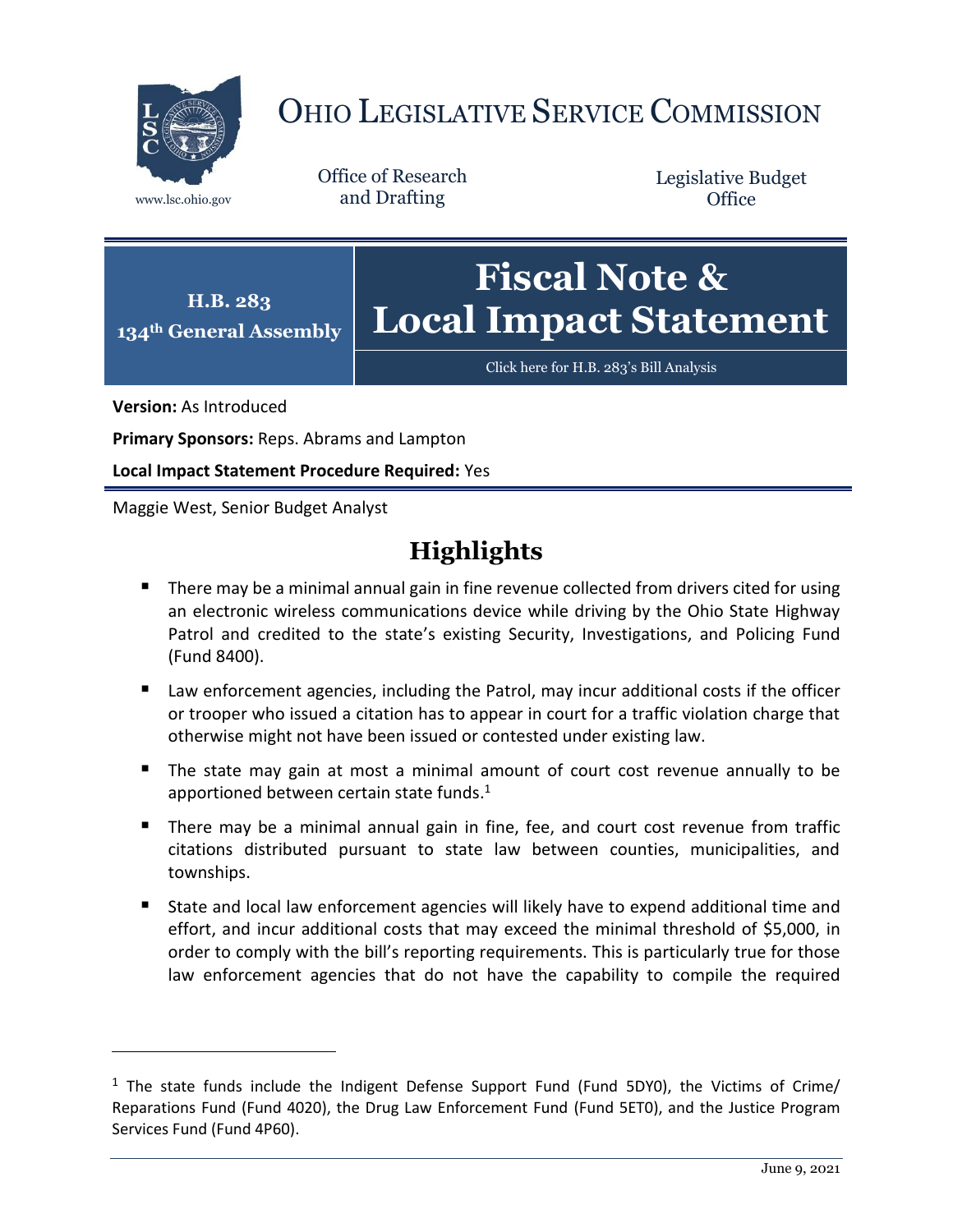written in the previous two-month period.

## **Detailed Analysis**

The bill modifies the law governing texting while driving by expanding the prohibition to a general prohibition against using an electronic wireless communications device (EWCD) while driving. This means that a person cannot use, hold, or physically support with any part of the person's body, as opposed to only handheld under existing law, any EWCD while operating a motor vehicle on any street, highway, or public property. The bill also makes the use of an EWCD while driving a primary traffic offense for all drivers instead of only those drivers who are under 18 years of age, as under existing law. Additionally, the bill creates reporting requirements for law enforcement officers relating to use of an EWCD-while-driving violations.

## **Citation activity**

Under existing law, use of a handheld EWCD while driving is considered a secondary offense. This means that a law enforcement officer generally cannot issue a ticket, citation, or summons for use of an EWCD while driving unless the officer also arrests the driver or issues a ticket, citation, or summons for an offense other than a secondary offense. By making the bill's broader offense of using an EWCD while driving a primary traffic offense, the state and those political subdivisions that have not already enacted stricter local ordinances may experience an increase in the number of citations issued for such behavior. The magnitude of any increase in citation activity would depend upon how aggressively the state and each political subdivision enforces the bill's prohibition, including their willingness to allocate resources to handle contested violations.

LBO is aware that some cities and villages have utilized their constitutional home rule authority to enact local ordinances making distracted driving a primary offense. As such, the bill will have no impact on those municipalities. While no comprehensive list of those municipalities exists, LBO's research suggests that at least 39 municipalities (listed in the table below) may already be enforcing distracted driving, including the use of an EWCD while driving, as a primary offense.

| Table 1. Enforcement of Distracted Driving as a Primary Offense |                          |           |                       |                           |  |  |
|-----------------------------------------------------------------|--------------------------|-----------|-----------------------|---------------------------|--|--|
| <b>Known Municipalities with Local Ordinances</b>               |                          |           |                       |                           |  |  |
| Avon                                                            | Cincinnati               | Hilliard  | New Albany            | <b>University Heights</b> |  |  |
| <b>Bay Village</b>                                              | Cleveland                | Huron     | North Olmstead        | <b>Upper Arlington</b>    |  |  |
| Beachwood                                                       | <b>Cleveland Heights</b> | Kettering | North Royalton        | <b>Walton Hills</b>       |  |  |
| Belpre                                                          | Columbus                 | Lakewood  | Pepper Pike           | Wauseon                   |  |  |
| <b>Bexley</b>                                                   | Delaware                 | Lyndhurst | Portsmouth            | Westerville               |  |  |
| Brooklyn                                                        | <b>Dublin</b>            | Mantua    | <b>Shaker Heights</b> | Woodmere                  |  |  |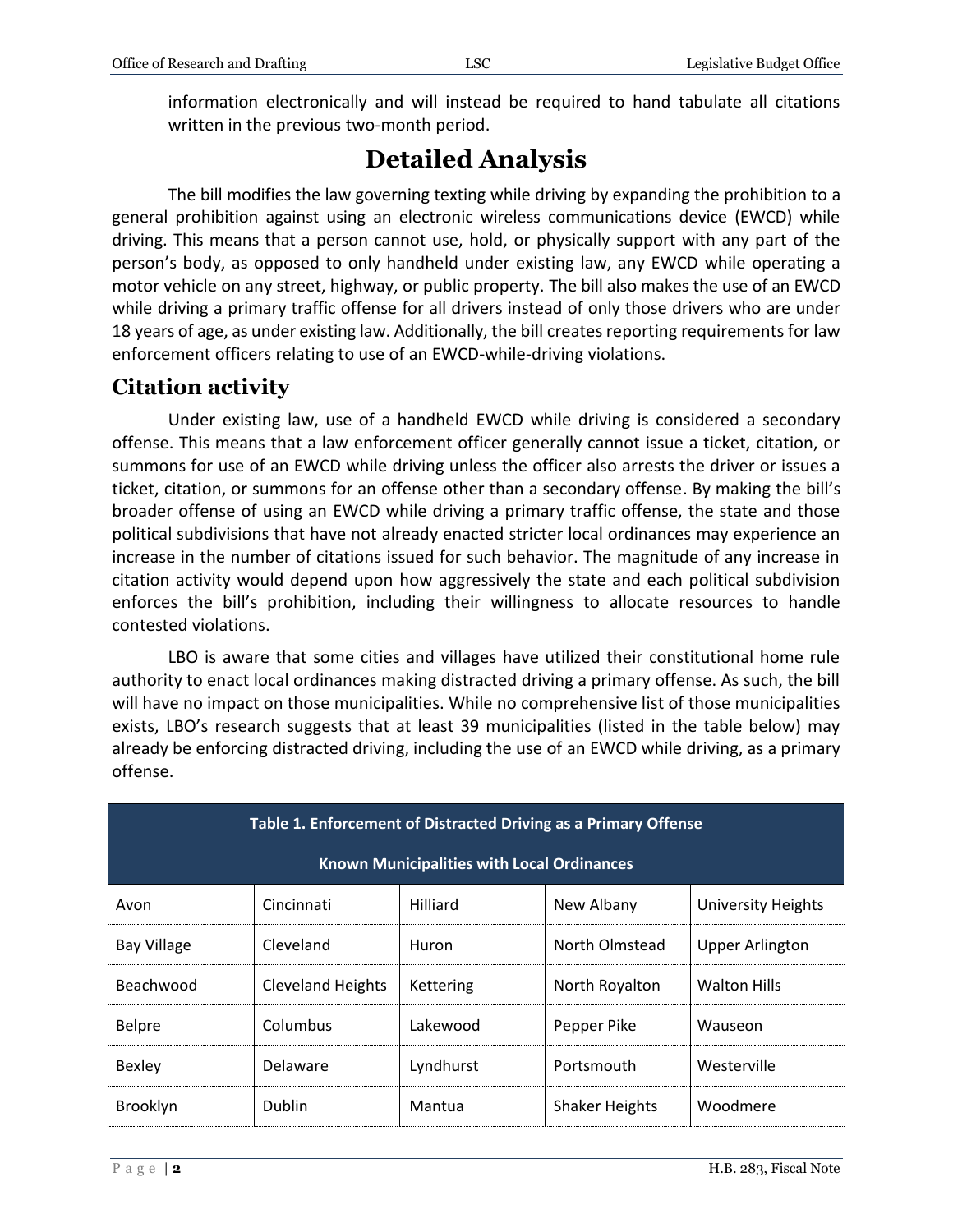| Table 1. Enforcement of Distracted Driving as a Primary Offense |                      |                       |              |             |  |  |
|-----------------------------------------------------------------|----------------------|-----------------------|--------------|-------------|--|--|
| <b>Known Municipalities with Local Ordinances</b>               |                      |                       |              |             |  |  |
| <b>Brook Park</b>                                               | <b>Fairview Park</b> | Marietta              | South Euclid | Worthington |  |  |
| Canal Winchester                                                | Granville            | <b>Moreland Hills</b> | Toledo       |             |  |  |

Note: Additional cities and villages may be enforcing distracted driving as a primary offense than those that are included in this table.

## **Violation revenues**

Under existing law, the use of an electronic wireless communications device while driving is a minor misdemeanor, subject to a fine of up to \$150. In the case of a minor misdemeanor, a law enforcement officer generally does not arrest a person, but instead issues a citation. In lieu of making a court appearance, that person either in person, by mail, or online where available, can waive their right to contest the offense before the court or jury, and pay the total amount of fines, fees, and court costs to the clerk of the court.

The bill makes the offense an unclassified misdemeanor, generally retaining the existing fine of not more than \$150; however, the bill also adds two points to the offender's driver license for a conviction. The bill has tiered penalties (see table below) where both the fine assessed and the number of points added to the offender's driver license increase with the number of prior convictions in the preceding two-year period. If an offender has had three or more convictions within that period, they may also be subject to a 90-day license suspension. The bill also increases the fine to two times the amount imposed for the violation if the offense occurred in a construction zone. Under the bill, an offender may elect to attend the existing Department of Public Safety Distracted Driving Safety Course in lieu of payment of the \$150 fine for a first offense and prohibits a jail term or residential community sanction.

Because of increased citations issued under the bill and the potential for an increased fine, there will be a corresponding gain in the amount of fine, fee, and court cost revenue that is collected and distributed pursuant to state law between the state, counties, municipalities, and townships. The magnitude of any increase in fine, fee, and court cost revenue annually will depend upon how aggressively the state and each political subdivision enforces the bill's prohibition. The fine, fees, and court costs for using an EWCD while driving are summarized in the table below.

| Table 2. H.B. 283 Fine, Fees, and Costs: Use of an Electronic Wireless Communications Device While Driving |                                                                                                              |                                                                                                                                                                                                                                                                |  |  |
|------------------------------------------------------------------------------------------------------------|--------------------------------------------------------------------------------------------------------------|----------------------------------------------------------------------------------------------------------------------------------------------------------------------------------------------------------------------------------------------------------------|--|--|
| <b>Financial Penalty</b><br><b>Component</b>                                                               | <b>Amount Paid by</b><br><b>Violator</b>                                                                     | <b>Recipient of Amount</b>                                                                                                                                                                                                                                     |  |  |
| Fine                                                                                                       | R.C. violation<br>Up to \$150<br>п<br>$(1st$ offense)<br>Up to \$250<br>$\blacksquare$<br>$(2^{nd}$ offense) | If citation is issued by:<br>Sheriff or municipal law enforcement agency – retained by county<br>п<br>Township - retains 50%, remainder to county (if accompanied by<br>п<br>speeding violation, that portion of the fine is retained solely by<br>the county) |  |  |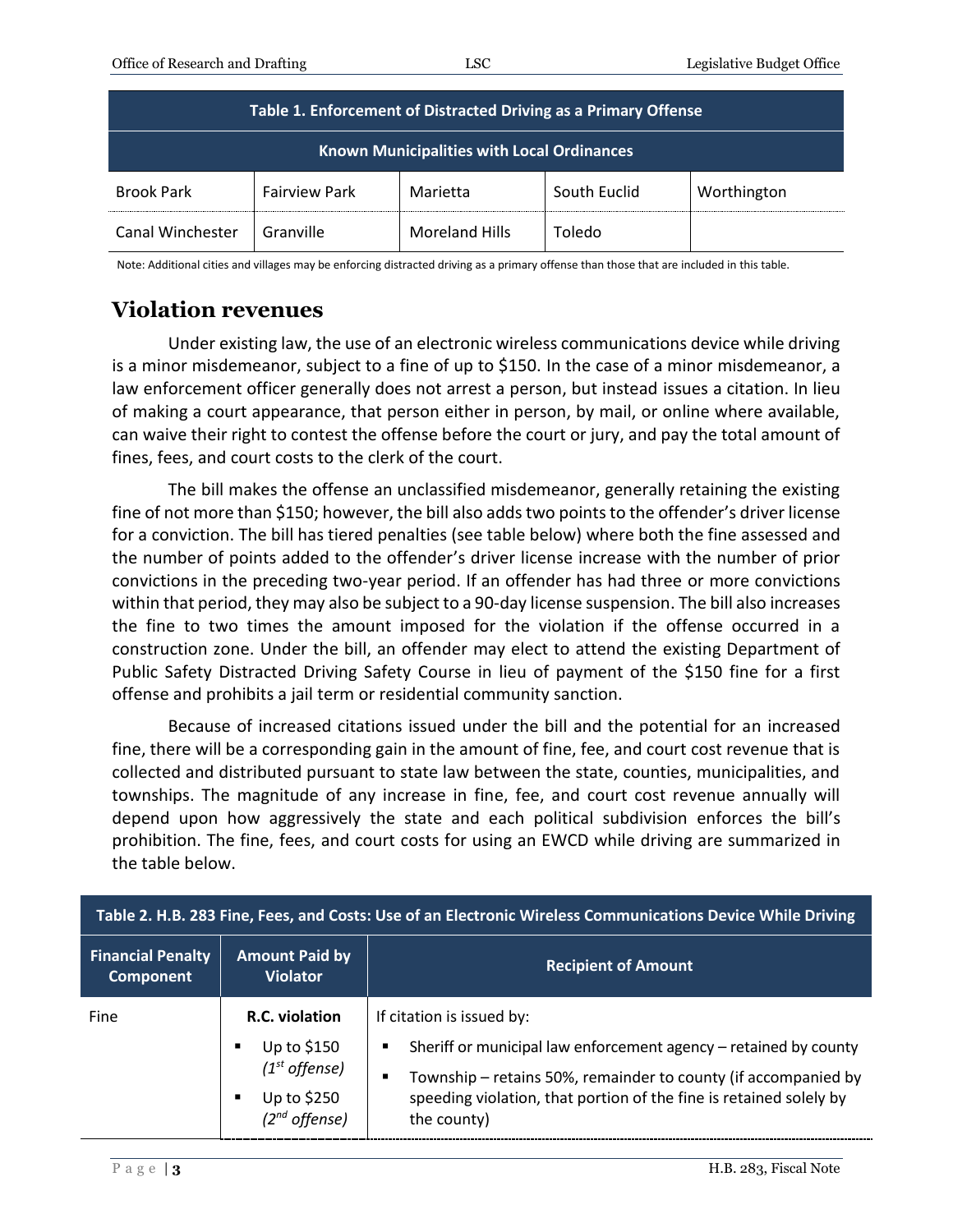| Table 2. H.B. 283 Fine, Fees, and Costs: Use of an Electronic Wireless Communications Device While Driving |                                             |                                                                                                                 |  |  |
|------------------------------------------------------------------------------------------------------------|---------------------------------------------|-----------------------------------------------------------------------------------------------------------------|--|--|
| <b>Financial Penalty</b><br><b>Component</b>                                                               | <b>Amount Paid by</b><br><b>Violator</b>    | <b>Recipient of Amount</b>                                                                                      |  |  |
|                                                                                                            | Up to \$500<br>٠<br>(subsequent<br>offense) | Ohio State Highway Patrol - credited to state's Security,<br>п<br>Investigations, and Policing Fund (Fund 8400) |  |  |
|                                                                                                            | Local ordinance<br>violations               | Retained by the municipality                                                                                    |  |  |
|                                                                                                            | Fine varies by<br>local jurisdiction        |                                                                                                                 |  |  |
| Local court costs<br>and fees                                                                              | Varies by local<br>jurisdiction             | Generally retained by the county or municipality with subject matter<br>jurisdiction over traffic violations    |  |  |
| State court costs*                                                                                         | \$37.50                                     | Deposited in state treasury as follows:                                                                         |  |  |
|                                                                                                            |                                             | \$25 to the Indigent Defense Support Fund (Fund 5DY0)<br>п                                                      |  |  |
|                                                                                                            |                                             | \$9 to the Victims of Crime/Reparations Fund (Fund 4020)<br>п                                                   |  |  |
|                                                                                                            |                                             | \$3.40 to the Drug Law Enforcement Fund (Fund 5ET0)<br>п                                                        |  |  |
|                                                                                                            |                                             | 10¢ to the Justice Program Services Fund (Fund 4P60)<br>п                                                       |  |  |

\*An additional \$1.50 is sent to the county or municipal indigent drivers alcohol treatment fund under the control of the court.

## **Reporting requirements**

The bill creates reporting requirements for state and local law enforcement agencies related to the issuance of EWCD-while-driving citations. Specifically, the officer must report the issuance of the ticket, citation, or summons to the officer's law enforcement agency, and ensure that the report indicates the offender's race. Every other month, the agency must collect all of the reports from its officers for the prior two months and submit the data to the Office of the Attorney General.

The impact on law enforcement will vary by agency depending on whether the bill's required information is already being collected by the agency and whether or not the agency has the ability to compile that information electronically. The Model Uniform Traffic Ticket (MUTT) is used by all law enforcement agencies throughout the state. The MUTT currently includes a "race" data field. As such, it does not appear that new data collection methods will need to be created. A number of agencies, including the Ohio State Highway Patrol, currently use an electronic citation writing method, or e-Citation, whereby the citation is generated electronically in the patrol car, printed using a mobile printer, and then issued to the violator. Data from the traffic stop is stored on a central computer. LBO is aware of at least 139 local agencies that currently utilize the e-Citation software made available by the Patrol. An unknown number of additional agencies may also be using proprietary e-Citation software. With more than 900 law enforcement agencies in operation throughout the state though, the majority are still using hand-written, paper traffic citations.